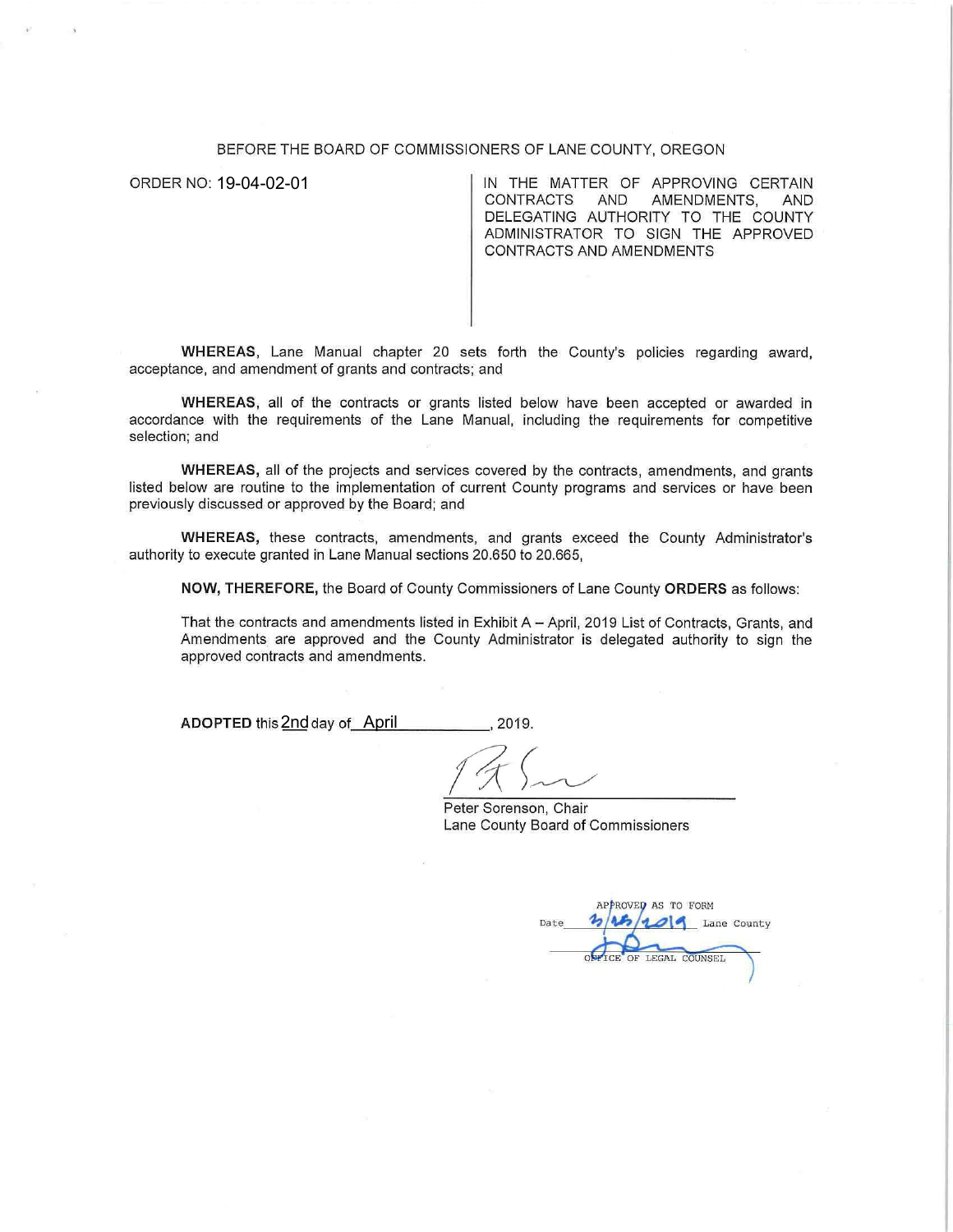## PUBLIC WORKS

| Original contract title                            | <b>Parking Facilities Administration Services</b>                                                                                                                                    |  |
|----------------------------------------------------|--------------------------------------------------------------------------------------------------------------------------------------------------------------------------------------|--|
| Contractor/other party                             | Republic Parking Northwset, Inc.                                                                                                                                                     |  |
| New or amendment                                   | Amendment                                                                                                                                                                            |  |
| Description                                        | Operation and enforcement at County-owned pay parking lots                                                                                                                           |  |
| Amount                                             | \$260,000 est. (depends on revenue)                                                                                                                                                  |  |
| Expense or revenue                                 | Revenue                                                                                                                                                                              |  |
| Term of agreement                                  | 06/01/2014 to 06/30/2020                                                                                                                                                             |  |
| Previous board orders                              | 14-04-15-05                                                                                                                                                                          |  |
| Implications for policy,<br>board goals, or health | None                                                                                                                                                                                 |  |
| Original contract title                            | Purchase of 4 new light duty replacement vehicles                                                                                                                                    |  |
| Contractor/other party                             | Suburban Chevrolet                                                                                                                                                                   |  |
| New or amendment                                   | <b>New</b>                                                                                                                                                                           |  |
| Description                                        | Purchase of Fleet replacement vehicles                                                                                                                                               |  |
| Amount                                             | \$117,422                                                                                                                                                                            |  |
| Expense or revenue                                 | Expense, funds accrued in Fleet Replacement Fund for this purchase                                                                                                                   |  |
| Term of agreement                                  | N/A                                                                                                                                                                                  |  |
| Previous board orders                              | N/A                                                                                                                                                                                  |  |
| Implications for policy,<br>board goals, or health | Purchase of this equipment is necessary to provide direct services to the citizens of<br>Lane County and aligns with all four of our Strategic Priorities.                           |  |
| Original contract title                            | Purchase of 16 new light duty replacement vehicles                                                                                                                                   |  |
| Contractor/other party                             | Ron Tonkin Chrysler/Jeep/Dodge/Ram/Fiat                                                                                                                                              |  |
| New or amendment                                   | <b>New</b>                                                                                                                                                                           |  |
| Description                                        | Purchase of Fleet replacement vehicles                                                                                                                                               |  |
| Amount                                             | \$407,881                                                                                                                                                                            |  |
| Expense or revenue                                 | Expense, funds accrued in Fleet Replacement Fund for this purchase                                                                                                                   |  |
| Term of agreement                                  | N/A                                                                                                                                                                                  |  |
| Previous board orders                              | N/A                                                                                                                                                                                  |  |
| Implications for policy,<br>board goals, or health | Purchase of this equipment is necessary to provide direct services to the citizens of<br>Lane County and aligns with all four of our Strategic Priorities.                           |  |
| Original contract title                            | Purchase of 7 new light duty replacement vehicles                                                                                                                                    |  |
| Contractor/other party                             | Ron Tonkin Nissan                                                                                                                                                                    |  |
| New or amendment                                   | <b>New</b>                                                                                                                                                                           |  |
| Description                                        | Purchase of Fleet replacement vehicles                                                                                                                                               |  |
| Amount                                             | \$154,968                                                                                                                                                                            |  |
| Expense or revenue                                 | Expense, funds accrued in Fleet Replacement Fund for this purchase                                                                                                                   |  |
| Term of agreement                                  | N/A                                                                                                                                                                                  |  |
| Previous board orders                              | N/A                                                                                                                                                                                  |  |
| Implications for policy,<br>board goals, or health | Purchase of this equipment is necessary to provide direct services to the citizens of<br>Lane County and aligns with all four of our Strategic Priorities.<br>CONTINUED ON NEXT PAGE |  |